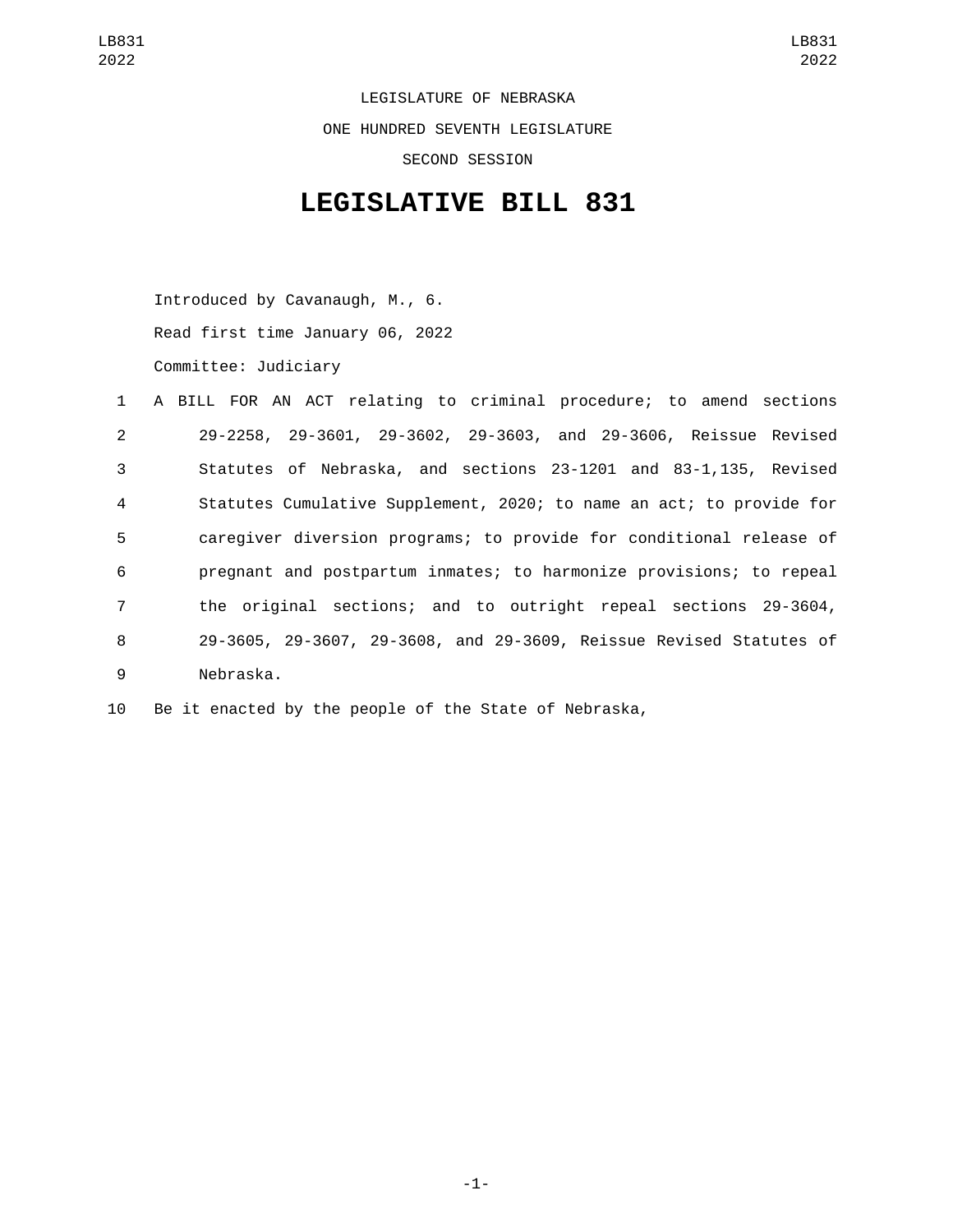Section 1. Section 23-1201, Revised Statutes Cumulative Supplement, 2 2020, is amended to read:

 23-1201 (1) Except as provided in subdivision (2) of section 84-205 or if a person is participating in a pretrial diversion program established pursuant to the Criminal Justice System Diversion Act sections 29-3601 to 29-3604 or a juvenile pretrial diversion program established pursuant to sections 43-260.02 to 43-260.07, it shall be the duty of the county attorney, when in possession of sufficient evidence to warrant the belief that a person is guilty and can be convicted of a felony or misdemeanor, to prepare, sign, verify, and file the proper complaint against such person and to appear in the several courts of the county and prosecute the appropriate criminal proceeding on behalf of the state and county. Prior to reaching a plea agreement with defense counsel, the county attorney shall consult with or make a good faith effort to consult with the victim regarding the content of and reasons for such plea agreement. The county attorney shall record such 17 consultation or effort in his or her office file.

 (2) It shall be the duty of the county attorney to prosecute or defend, on behalf of the state and county, all suits, applications, or motions, civil or criminal, arising under the laws of the state in which the state or the county is a party or interested. The county attorney may be directed by the Attorney General to represent the state in any action or matter in which the state is interested or a party. When such services require the performance of duties which are in addition to the ordinary duties of the county attorney, he or she shall receive such fee for his or her services, in addition to the salary as county attorney, as (a) the court shall order in any action involving court appearance or (b) the Attorney General shall authorize in other matters, with the amount of such additional fee to be paid by the state. It shall also be the duty of the county attorney to appear and prosecute or defend on behalf of the state and county all such suits, applications, or motions which may have

-2-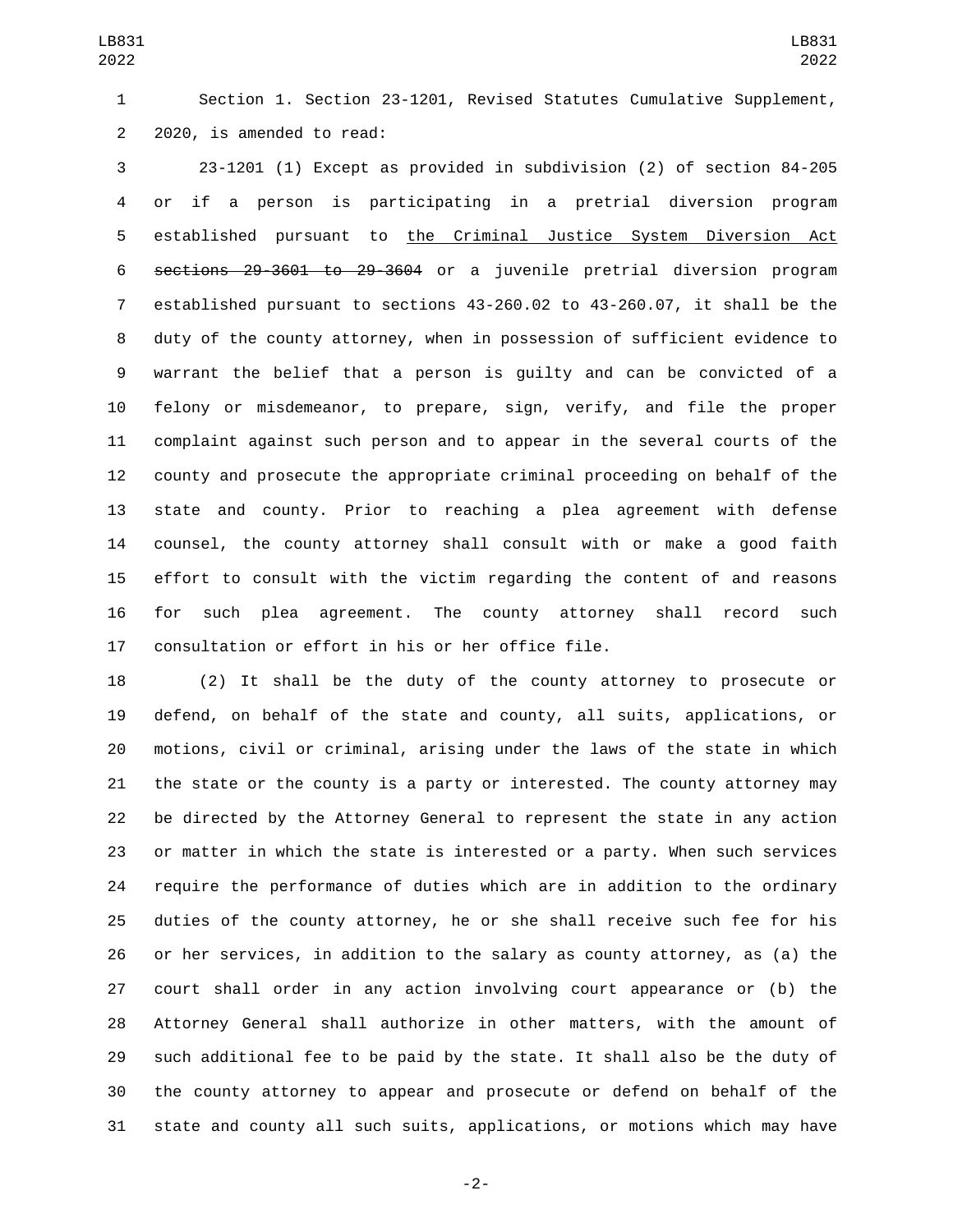been transferred by change of venue from his or her county to any other county in the state. Any counsel who may have been assisting the county attorney in any such suits, applications, or motions in his or her county may be allowed to assist in any other county to which such cause has been removed. The county attorney shall file the annual inventory statement with the county board of county personal property in his or her possession as provided in sections 23-346 to 23-350. It shall be the further duty of the county attorney of each county, within three days from the calling to his or her attention of any violation of the requirements of the law concerning annual inventory statements from county officers, to institute proceedings against such offending officer and in addition thereto to prosecute the appropriate action to remove such county officer from office. When it is the county attorney who is charged with failure to comply with this section, the Attorney General may bring the action. It shall be the duty of the county attorney to make a report on the tenth day of each quarter to the county board which shall show final disposition of all criminal cases the previous quarter, criminal cases pending on the last day of the previous quarter, and criminal cases appealed during the past quarter. The county board may waive the duty to make such report.

 Sec. 2. Section 29-2258, Reissue Revised Statutes of Nebraska, is 22 amended to read:

23 29-2258 A district probation officer shall:

 (1) Conduct juvenile intake interviews and investigations in accordance with sections 43-253 and 43-260.01 and, beginning October 1, 2013, supervise delivery of preadjudication juvenile services under 27 subdivision (6) of section 43-254;

 (2) Make presentence and other investigations, as may be required by law or directed by a court in which he or she is serving;

 (3) Supervise probationers in accordance with the rules and regulations of the office and the directions of the sentencing court;

-3-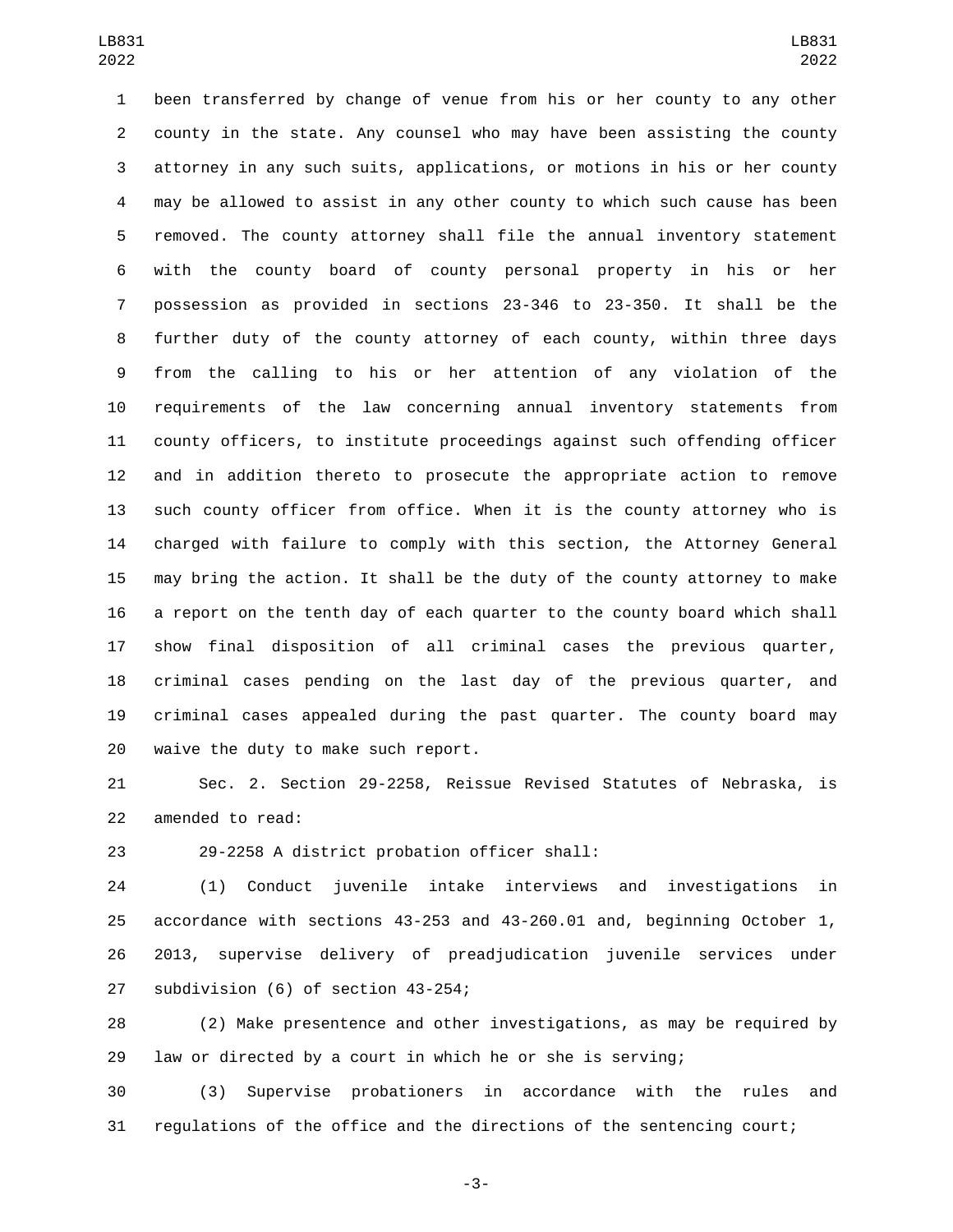(4) Advise the sentencing court, in accordance with the Nebraska Probation Administration Act and such rules and regulations of the office, of violations of the conditions of probation by individual probationers;4

 (5) Advise the sentencing court, in accordance with the rules and regulations of the office and the direction of the court, when the situation of a probationer may require a modification of the conditions of probation or when a probationer's adjustment is such as to warrant 9 termination of probation;

 (6) Provide each probationer with a statement of the period and 11 conditions of his or her probation;

 (7) Whenever necessary, exercise the power of arrest as provided in sections 29-2266.01 and 29-2266.02 or exercise the power of temporary 14 custody as provided in section 43-286.01;

 (8) Establish procedures for the direction and guidance of deputy probation officers under his or her jurisdiction and advise such officers in regard to the most effective performance of their duties;

 (9) Supervise and evaluate deputy probation officers under his or 19 her jurisdiction;

 (10) Delegate such duties and responsibilities to a deputy probation 21 officer as he or she deems appropriate;

 (11) Make such reports as required by the administrator, the judges of the probation district in which he or she serves, or the Supreme 24 Court;

 (12) Keep accurate and complete accounts of all money or property collected or received from probationers and give receipts therefor;

 (13) Cooperate fully with and render all reasonable assistance to 28 other probation officers;

 (14) In counties with a population of less than twenty-five thousand people, participate in pretrial diversion programs established pursuant to the Criminal Justice System Diversion Act sections 29-3601 to 29-3604

-4-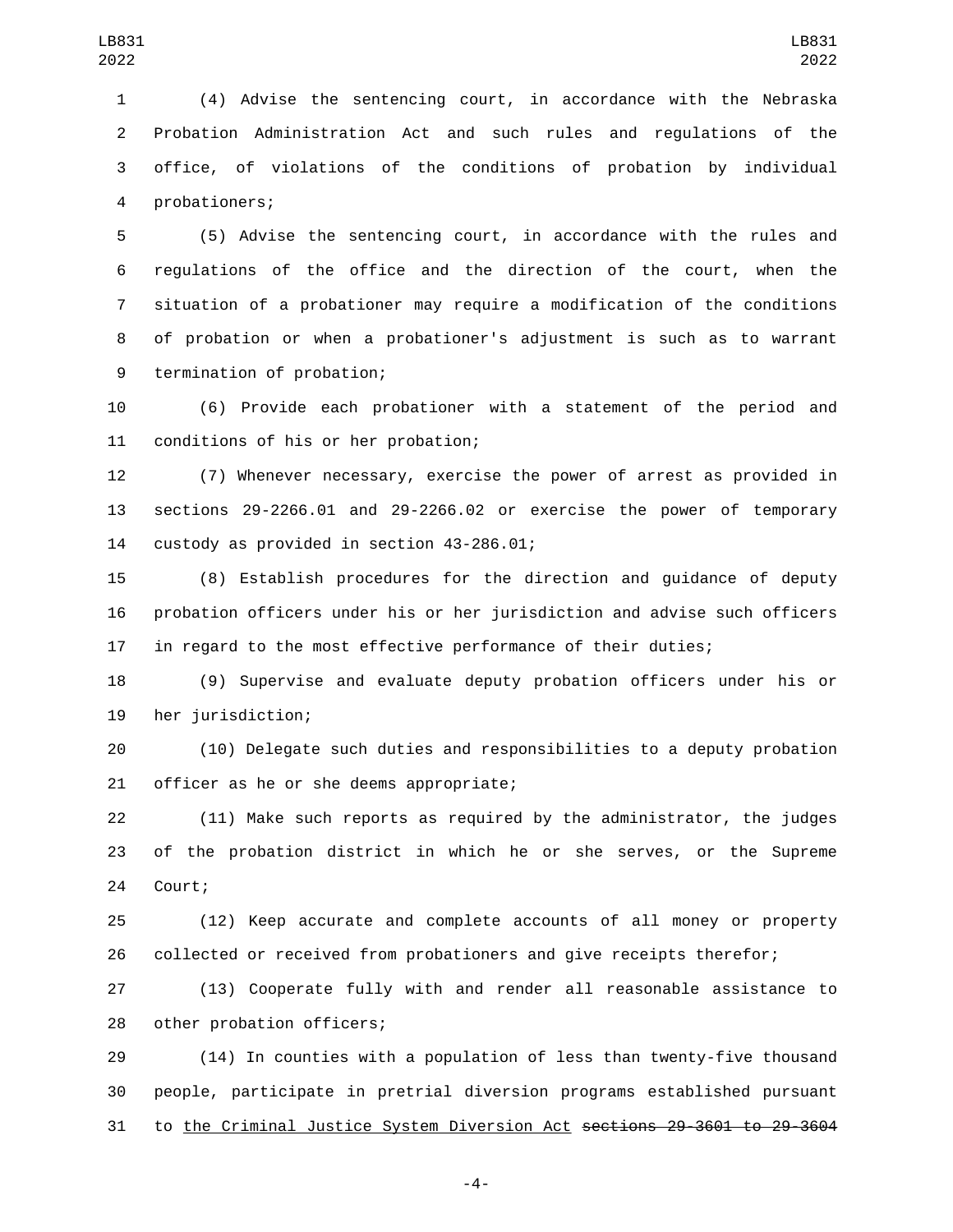and juvenile pretrial diversion programs established pursuant to sections 43-260.02 to 43-260.07 as requested by judges of the probation district in which he or she serves or as requested by a county attorney and approved by the judges of the probation district in which he or she serves, except that participation in such programs shall not require appointment of additional personnel and shall be consistent with the 7 probation officer's current caseload;

 (15) Participate, at the direction of the probation administrator pursuant to an interlocal agreement which meets the requirements of section 29-2255, in non-probation-based programs and services;

 (16) Perform such other duties not inconsistent with the Nebraska Probation Administration Act or the rules and regulations of the office 13 as a court may from time to time direct; and

 (17) Exercise all powers and perform all duties necessary and proper 15 to carry out his or her responsibilities.

 Sec. 3. Sections 3 to 9 of this act shall be known and may be cited 17 as the Criminal Justice System Diversion Act.

 Sec. 4. Section 29-3601, Reissue Revised Statutes of Nebraska, is 19 amended to read:

20 29-3601 The Legislature finds that:

 (1) Diversion programs are a successful and cost-effective means of enforcing the law and protecting the public while avoiding costly and 23 unnecessary terms of imprisonment that are a drain on society and hinder 24 rehabilitation;

 (2) Criminal convictions affect not only the person convicted but also such person's children, family, and community; and

 (3) Given the demonstrated success of diversion programs, counties should be allowed to expand their diversion programs to include caregiver diversion programs, which allow offenders to rehabilitate themselves while still supporting their children and families.

pretrial diversion offers persons charged with criminal offenses and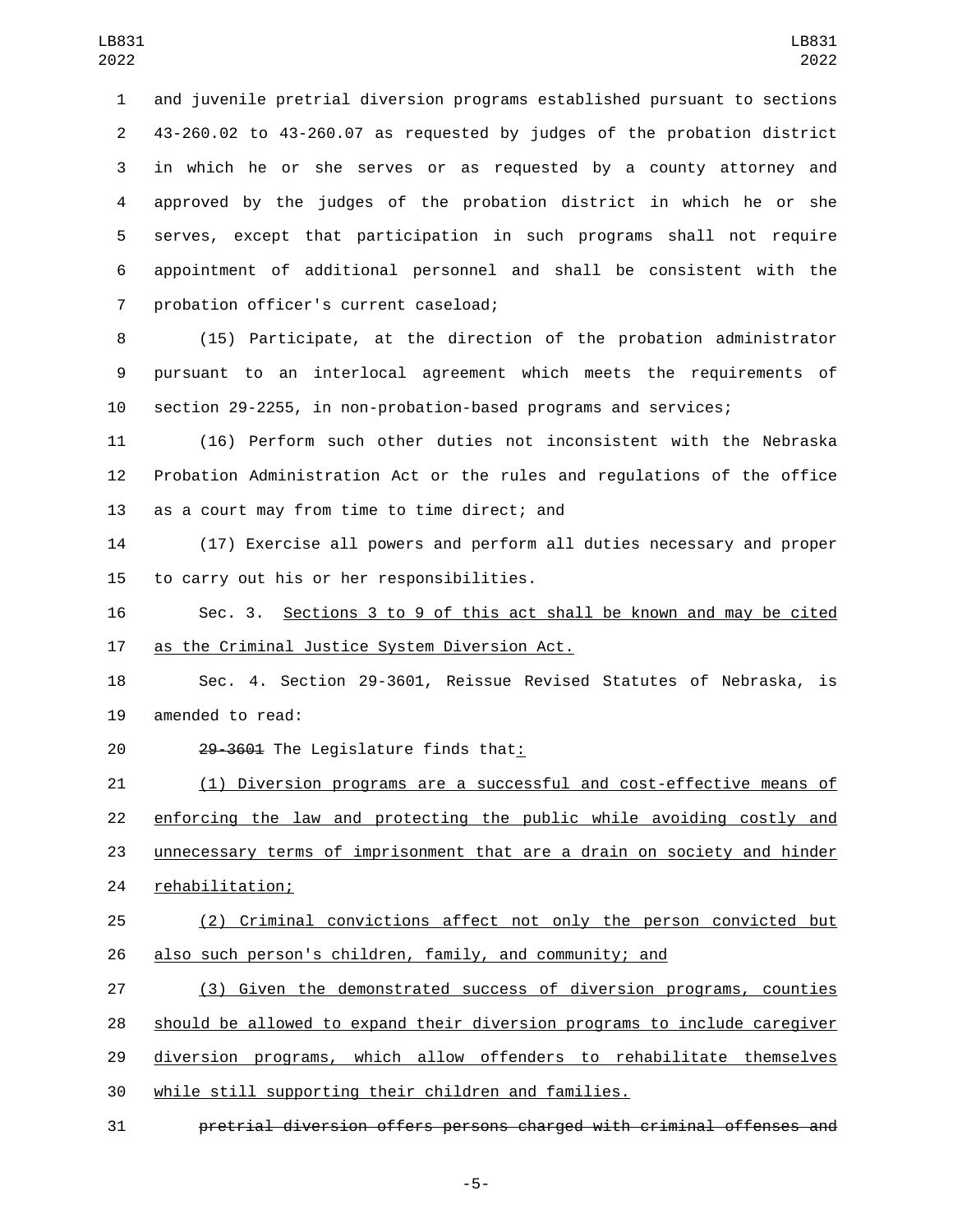minor traffic violations an alternative to traditional criminal justice proceedings in that: (1) It permits participation by the accused only on a voluntary basis; (2) the accused has access to counsel for criminal offenses prior to a decision to participate; (3) it occurs prior to an adjudication but after arrest and a decision has been made by the 6 prosecutor that the offense will support criminal charges; and  $(4)$  it results in dismissal of charges, or its equivalent, if the individual 8 successfully completes the diversion process.

 Sec. 5. For purposes of the Criminal Justice System Diversion Act, diversion or diversion program means a program (1) in which the county attorney or city attorney agrees to forego charging or prosecuting the defendant with an offense in exchange for the defendant's promise to participate in a program designed to rehabilitate the defendant and deter future criminal activity and (2) which if completed by the defendant, results in the charges not being brought or being dismissed.

 Sec. 6. Section 29-3603, Reissue Revised Statutes of Nebraska, is 17 amended to read:

18 29-3603 The following requirements shall apply to any A pretrial diversion program plan for criminal offenses shall include, but not be  $\frac{1 \text{imited to:}}{20}$ 

 (1) A diversion program shall have formal Formal eligibility guidelines established following consultation with criminal justice officials and program representatives. The guidelines shall be written and made available and routinely disseminated to all interested parties;

 (2) A diversion program shall permit participation by the defendant 26 only on a voluntary basis;

27 (3) There shall be a  $\{2\}$  A maximum time limit for any defendant's participation in a diversion program, beyond which no defendant shall be required or permitted to participate. Such maximum term shall be long enough to effect sufficient change in participants to deter them from criminal activity, but not so long as to prejudice the prosecution or

-6-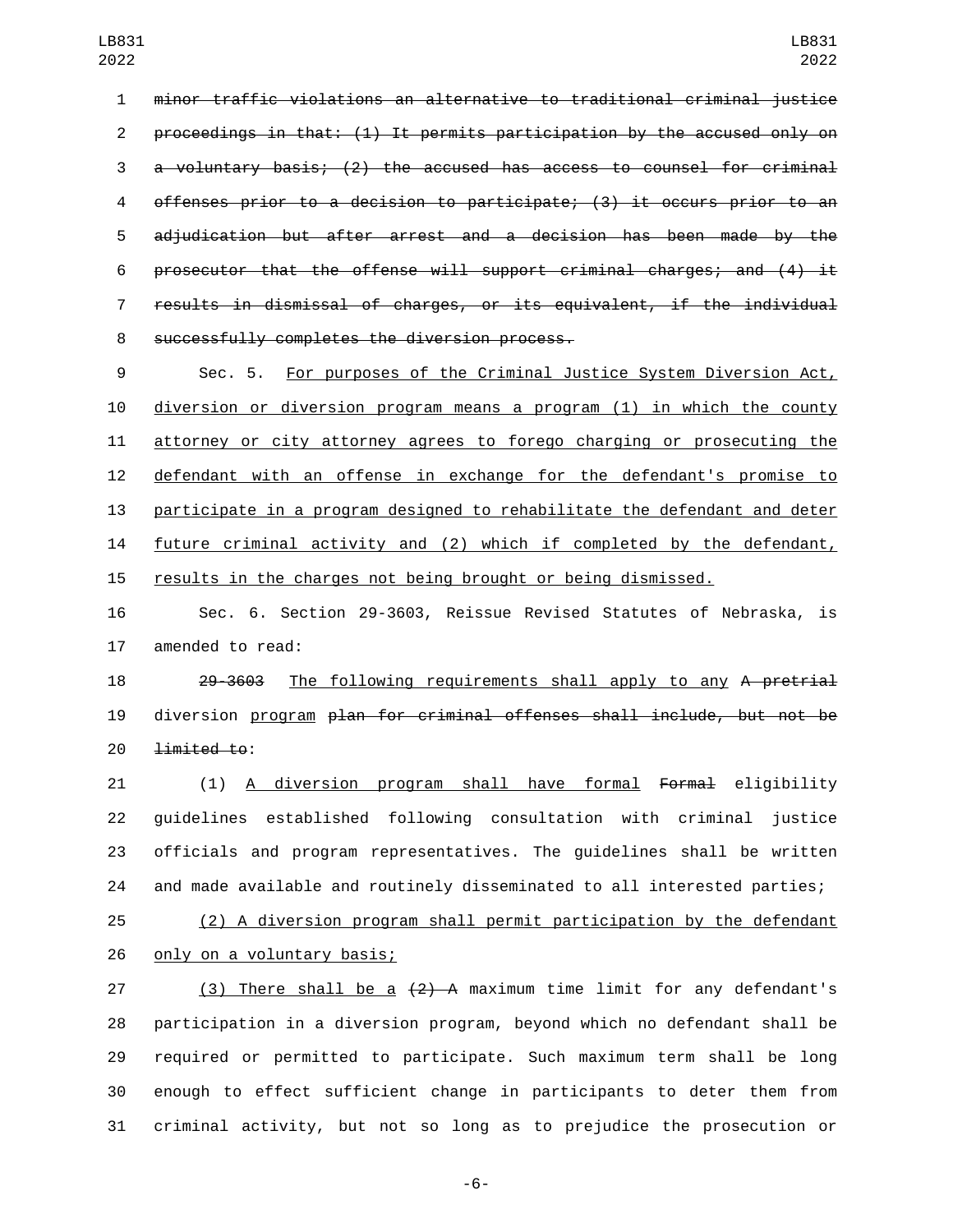defense of the case should the participant be returned to the ordinary course of prosecution;2

 (4) Eligible defendants shall have the opportunity (3) The opportunity for eligible defendants to review, with their counsel present, a copy of general diversion program requirements including average program duration and possible outcome, prior to making the 7 decision to enter a diversion program;

 (5) Upon (4) Dismissal of the diverted case upon completion of the diversion program, the county attorney or city attorney shall either not file charges against the defendant or shall dismiss the charges;

 (6) The diversion program shall include a (5) A provision that participants shall be able to withdraw at any time before the program is completed and be remanded to the court process without prejudice to them 14 during the ordinary course of prosecution;

 (7) (6) Enrollment in a diversion program shall not be conditioned on a plea of quilty; and

 (8) (7) Defendants who are denied enrollment in a diversion program shall be afforded an administrative review of the decision and written 19 reasons for denial.

 Sec. 7. Section 29-3602, Reissue Revised Statutes of Nebraska, is 21 amended to read:

 29-3602 (1) The county attorney of any county may establish a pretrial diversion program, other than a caregiver diversion program under section 8 of this act, with the concurrence of the county board.

 (2) Any city attorney may establish a pretrial diversion program, other than a caregiver diversion program under section 8 of this act, 27 with the concurrence of the governing body of the city.—Such programs shall be established pursuant to sections 29-3603 and 29-3605 to 29-3609. 29 Sec. 8.  $(1)(a)$  The county attorney of any county may establish a caregiver diversion program with the concurrence of the county board and in consultation with the judges of the county and district courts for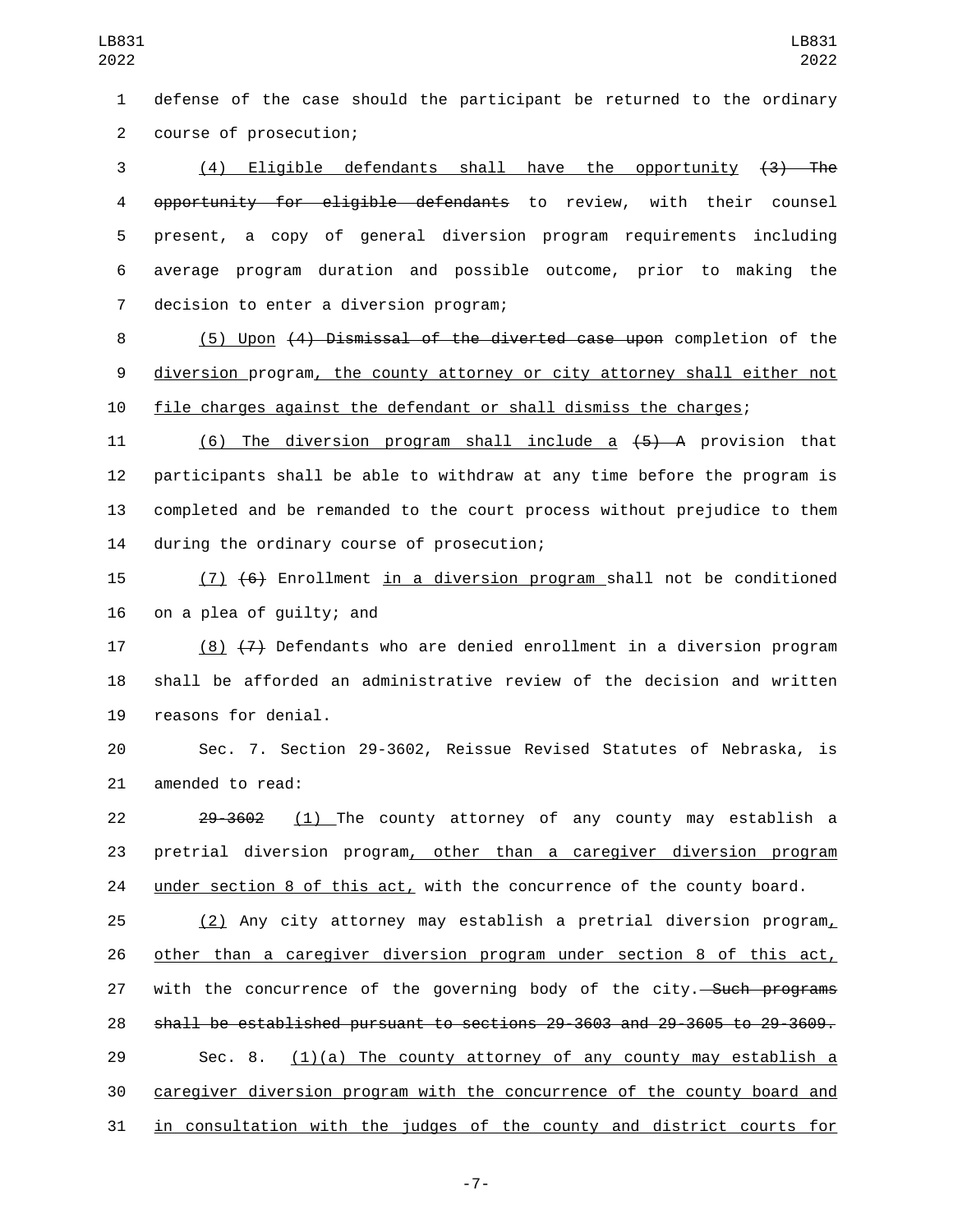| 1              | such county.                                                              |
|----------------|---------------------------------------------------------------------------|
| $\overline{2}$ | (b) Any city attorney may establish a pretrial diversion program          |
| 3              | the concurrence of the governing body of the city and in<br>with          |
| 4              | consultation with the judges of the county and district courts involved.  |
| 5              | (2) A caregiver diversion program shall be limited to defendants who      |
| 6              | are primary caregivers and who are charged with one or more eligible      |
| 7              | offenses.                                                                 |
| 8              | (3) A caregiver diversion program may include, but is not limited         |
| 9              | to, the following components:                                             |
| 10             | (a) Parenting classes;                                                    |
| 11             | (b) Family and individual counseling;                                     |
| 12             | (c) Mental health screening, education, and treatment;                    |
| 13             | (d) Family case management services;                                      |
| 14             | (e) Drug and alcohol treatment;                                           |
| 15             | (f) Domestic violence education and prevention;                           |
| 16             | (g) Physical and sexual abuse counseling;                                 |
| 17             | (h) Anger management;                                                     |
| 18             | (i) Vocational and educational services;                                  |
| 19             | (j) Job training and placement;                                           |
| 20             | (k) Affordable and safe housing assistance; and                           |
| 21             | (1) Financial literacy courses.                                           |
| 22             | (4) For purposes of this section:                                         |
| 23             | $(a)(i)$ Eligible offense means any felony or misdemeanor or any          |
| 24             | violation of a city or village ordinance punishable by imprisonment, but  |
| 25             | does not include an infraction or an offense described in subdivision (4) |
| 26             | (a)(ii) or (iii) of this section.                                         |
| 27             | (ii) Eligible offense does not include any offense:                       |
| 28             | (A) Classified as a Class I, IA, IB, IC, ID, or II felony;                |
| 29             | (B) The victim of which is a person for whom the defendant is the         |
| 30             | primary caregiver;                                                        |
| 31             | (C) For which registration is required under the Sex Offender             |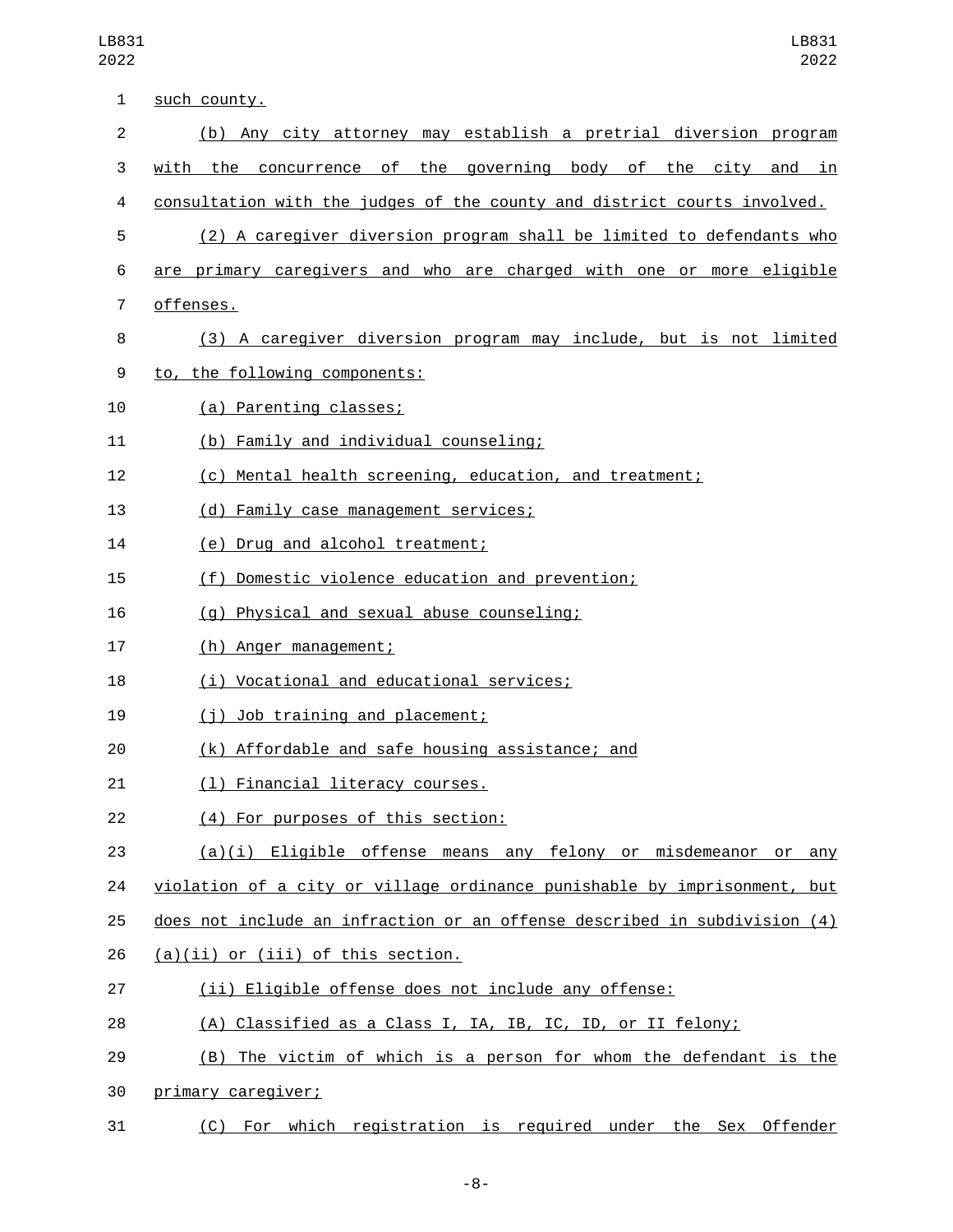LB831 2022

| $\mathbf{1}$   | Registration Act;                                                           |
|----------------|-----------------------------------------------------------------------------|
| $\overline{2}$ | (D) Involving, as an element of the offense, sexual contact or              |
| 3              | sexual penetration;                                                         |
| 4              | (E) Involving, as an element of the offense, the threat to inflict          |
| 5              | serious bodily injury or death on another person, the infliction of         |
| 6              | serious bodily injury on another person, or causing the death of another    |
| $\overline{7}$ | person; or                                                                  |
| 8              | (F) Of attempt, conspiracy, solicitation, being an accessory to,            |
| 9              | aiding and abetting, aiding the consummation of, or compounding a felony    |
| 10             | with any of the offenses in subdivision $(4)(a)(ii)$ of this section as the |
| 11             | underlying offense.                                                         |
| 12             | (iii) Eligible offense also does not include:                               |
| 13             | (A) Any injury accident;                                                    |
| 14             | (B) Leaving the scene of an accident, sections 60-696 to 60-698;            |
| 15             | (C) Reckless driving or willful reckless driving, sections 60-6,213         |
| 16             | and 60-6, 214; or                                                           |
| 17             | (D) Operating a motor vehicle to avoid arrest, section 28-905;              |
| 18             | (b) Primary caregiver means a person:                                       |
| 19             | (i) Who is a custodial parent or legal guardian of a child under            |
| 20             | eighteen years of age;                                                      |
| 21             | <u>(ii) Who resides in the same household as such child;</u>                |
| 22             | (iii) Who provides care or financial support for such child either          |
| 23             | alone or with the assistance of other family or household members; and      |
| 24             | (iv) Whose absence in such child's life would be detrimental to the         |
| 25             | child;                                                                      |
| 26             | (c) Serious bodily injury has the same meaning as in section 28-109;        |
| 27             | and                                                                         |
| 28             | (d) Sexual contact and sexual penetration have the same meaning as          |
| 29             | <u>in section 28-318.</u>                                                   |
| 30             | Sec. 9. Section 29-3606, Reissue Revised Statutes of Nebraska, is           |
| 31             | amended to read:                                                            |

-9-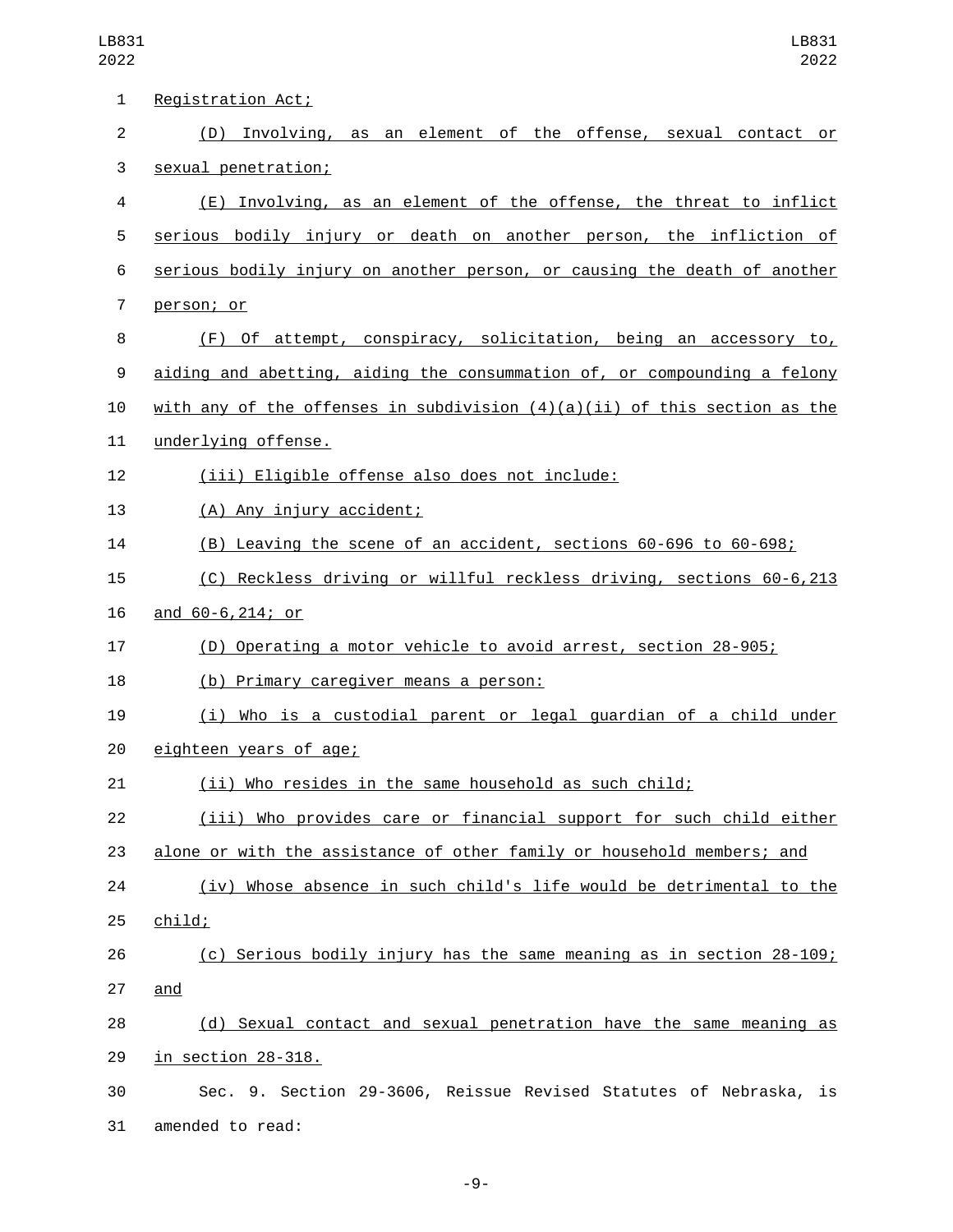| 1              | 29-3606 (1) For purposes of this section, minor traffic violation         |
|----------------|---------------------------------------------------------------------------|
| 2              | does not include operating a motor vehicle to avoid arrest, section       |
| 3              | 28-905, leaving the scene of an accident, sections 60-696 to 60-698,      |
| 4              | driving under the influence of alcoholic liquor or drugs, sections        |
| 5              | 60-4,164, 60-6,196, 60-6,197, and 60-6,211.01, reckless driving or        |
| 6              | willful reckless driving, sections 60-6,213 and 60-6,214, participating   |
| $\overline{7}$ | in a speed competition, section 60-6,195, refusing a breath or blood      |
| 8              | test, sections 60-4,164, 60-6,197, 60-6,197.04, and 60-6,211.02, driving  |
| 9              | on a suspended or revoked operator's license, sections 60-4,107 to        |
| 10             | 60-4,110 and 60-6,197.06, speeding twenty or more miles per hour over the |
| 11             | speed limit, operating a motor vehicle without insurance or other         |
| 12             | financial responsibility in violation of the Motor Vehicle Safety         |
| 13             | Responsibility Act, any injury accident, or any violation which is        |
| 14             | classified as a misdemeanor or a felony.                                  |

 (2) (1) A pretrial diversion plan for minor traffic violations shall 16 consist of a driver's safety training program.

 (3) Any driver holding a commercial driver's license or CLP- commercial learner's permit issued pursuant to the Motor Vehicle Operator's License Act shall not be eligible to participate in a program under the Criminal Justice System Diversion Act if such participation 21 would not be in compliance with federal law or regulations and subject 22 the state to possible loss of federal funds.

(4) (2) A driver's safety training program shall:

 (a) Provide a curriculum of driver's safety training, as approved by 25 the Department of Motor Vehicles department, which is designed to educate persons committing minor traffic violations and to deter future 27 violations; and

 (b) Require payment of a fee approved by the department which is reasonable and appropriate to defray the cost of the presentation of the program. A jurisdiction shall charge a uniform fee for participation in a driver's safety training program regardless of the minor traffic

-10-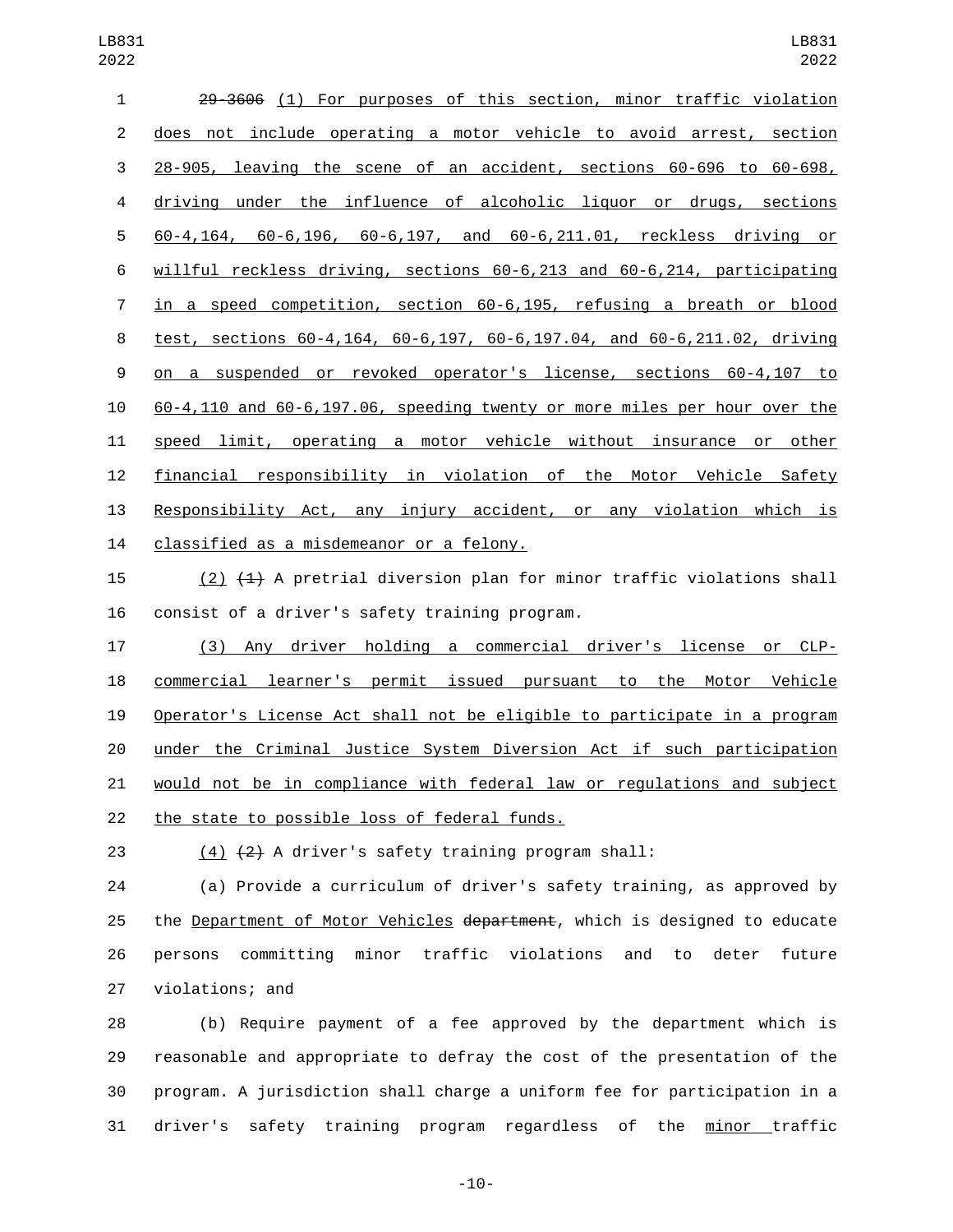violation for which the applicant was cited. Fees received by a jurisdiction offering a driver's safety training program may be utilized by such jurisdiction to pay for the costs of administering and operating such program, to promote driver safety, and to pay for the costs of administering and operating other safety and educational programs within 6 such jurisdiction.

 (5) (3) The program administrator of each driver's safety training program shall keep a record of attendees and shall be responsible for determining eligibility. A report of attendees at all driver's safety training programs in the state shall be shared only with similar programs throughout the state. All procedures for sharing records of attendees among such programs shall conform with the rules and regulations adopted and promulgated by the department to assure that no individual takes the approved course more than once within any three-year period in Nebraska. Such record of attendees and any related records shall not be considered 16 a public record as defined in section  $84 - 712.01$ .

 (6) Any organization or governmental entity desiring to offer a driver's safety training program pursuant to this section shall first obtain a certificate from the department, to be renewed annually. The certificate fee and the annual renewal fee shall each be fifty dollars. The fee collected by the department from the organization or governmental entity shall be remitted to the State Treasurer for credit to the 23 Department of Motor Vehicles Cash Fund.

 (7) (4) The department shall approve the curriculum and fees of each program and shall adopt and promulgate rules and regulations governing such programs, including guidelines for fees, curriculum, and instructor 27 certification.

 (8) This section shall not apply to a diversion plan for offenses 29 other than minor traffic violations.

 Sec. 10. Section 83-1,135, Revised Statutes Cumulative Supplement, 31 2020, is amended to read:

-11-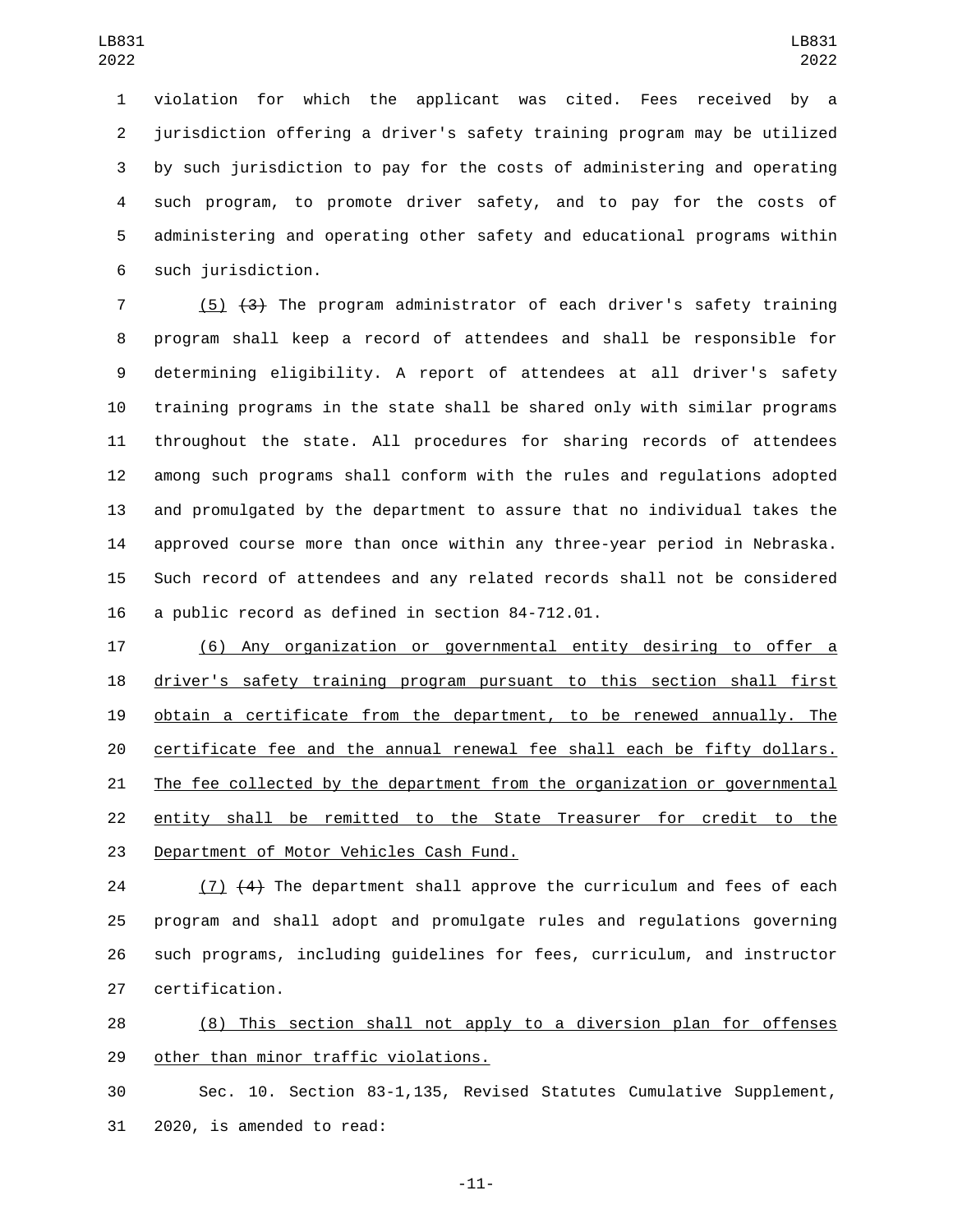| 1              | 83-1,135 Sections 83-170 to 83-1,135.05 and section 11 of this act        |
|----------------|---------------------------------------------------------------------------|
| $\overline{c}$ | shall be known and may be cited as the Nebraska Treatment and Corrections |
| 3              | Act.                                                                      |
| 4              | Sec. 11. (1) In the furtherance of public interest and community          |
| 5              | safety, the department may conditionally release:                         |
| 6              | (a) An eligible inmate who gave birth within twelve months of the         |
| 7              | <u>date of commitment for up to one year postpartum; and</u>              |
| 8              | (b) An eligible inmate who is pregnant at the time of commitment for      |
| 9              | the duration of the pregnancy and for up to one year postpartum.          |
| 10             | (2) The department may conditionally release an eligible inmate           |
| 11             | under subsection (1) of this section to community-based programming for   |
| 12             | the purposes of participation in prenatal or postnatal care programming   |
| 13             | and to promote maternal bonding. Programming requirements established by  |
| 14             | the department may include the following components:                      |
| 15             | (a) Parenting classes;                                                    |
| 16             | (b) Family and individual counseling;                                     |
| 17             | (c) Mental health screening, education, and treatment;                    |
| 18             | (d) Family case management services;                                      |
| 19             | (e) Drug and alcohol treatment;                                           |
| 20             | Domestic violence education and prevention;<br>(f)                        |
| 21             | (g) Physical and sexual abuse counseling;                                 |
| 22             | (h) Anger management;                                                     |
| 23             | (i) Vocational and education services;                                    |
| 24             | (j) Job training and placement;                                           |
| 25             | (k) Affordable and safe housing assistance; and                           |
| 26             | (1) Financial literacy courses.                                           |
| 27             | (3) The department may adopt and promulgate rules and regulations to      |
| 28             | implement this section in accordance with public safety requirements and  |
| 29             | generally accepted correctional practices. Determination of conditional   |
| 30             | release decisions shall be clearly documented and communicated to the     |
| 31             | inmate.                                                                   |